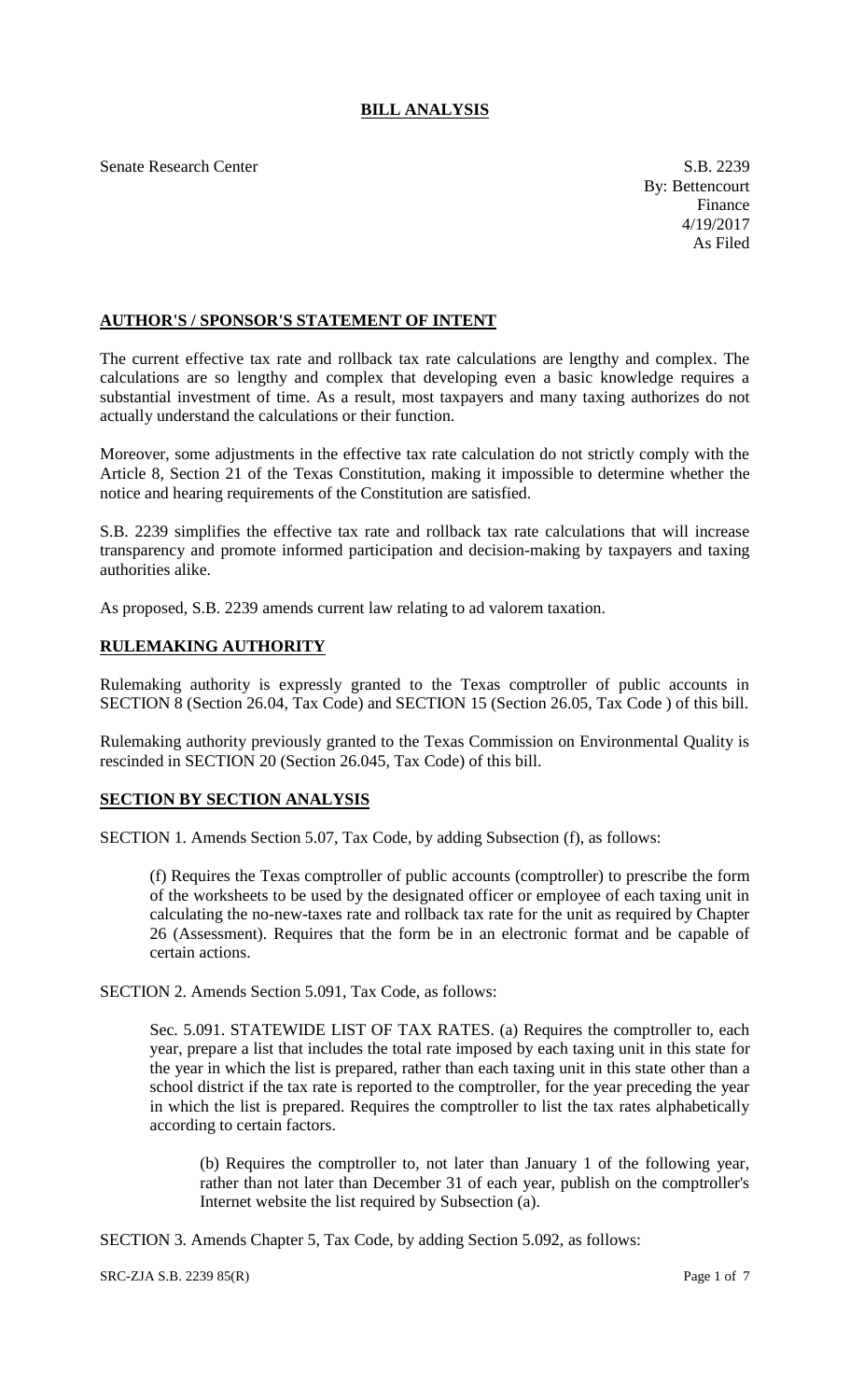Sec. 5.092. STATEWIDE DATABASE OF OTHER PROPERTY-TAX-RELATED INFORMATION. (a) Requires the comptroller to create and maintain a property tax database that contains certain information, is continuously updated with certain information, is accessible to the public, and is searchable by property address.

(b) Requires that the database include, with respect to each property listed on an appraisal roll, certain information.

(c) Requires that the database include a link to the information posted under Section 26.17 on the Internet website of each taxing unit in which the property is located.

(d) Requires the officer or employee designated by the governing body of each taxing unit to calculate the no-new-taxes rate and the rollback tax rate for the unit to electronically submit to the comptroller certain information and worksheets.

(e) Requires the comptroller to deliver, by e-mail to the designated officer or employee confirmation of receipt of the worksheets submitted under Subsection  $(d)(2)$ . Requires the comptroller to incorporate the worksheets into the database and make them available to the public not later than the third day after the date the comptroller receives them.

SECTION 4. Amends Sections 25.19(b) and (i), Tax Code, as follows:

(b) Deletes existing text requiring the chief appraiser to separate real from persona property and include in the notice for each if the appraised value is greater than it was in the preceding year, the amount of tax that would be imposed on the property on the basis of the tax rate for the preceding year. Redesignates Subdivisions (6) through (9) as Subdivisions (5) through (8).

(i) Makes a nonsubstantive change.

SECTION 5. Amends Section 26.012(7), Tax Code, to redefine "debt."

SECTION 6. Amends Chapter 26, Tax Code, by adding Section 26.031, as follows:

Sec. 26.031. EFFECTIVE AND ROLLBACK TAX RATES OF TAXING UNIT OTHER THAN A SCHOOL DISTRICT. (a) Requires an officer or employee designated by the governing body of a taxing unit other than a school district to calculate the nonew-taxes rate and the rollback tax rate for the unit using the electronic, fillable form or forms promulgated by the comptroller under Section 5.07 (Property Tax Forms and Records Systems).

(b) Provides that the no-new-taxes rate of a taxing unit other than a school district is determined by a certain formula.

(c) Provides that the rollback tax rate of a taxing unit other than a school district is determined by a certain formula.

(d) Provides that the no-new-taxes rate for a county is the sum of the no-newtaxes rates calculated for each type of tax the county levies and the rollback tax rate for a county is the sum of the rollback tax rates calculated for each type of tax the county levies.

(e) Provides that, if as a result of consolidation of taxing units a taxing unit includes territory that was in two or more taxing units in the preceding year, the amount of taxes imposed in each in the preceding year is combined for purposes of calculating the no-new-taxes rate and rollback tax rate under this section.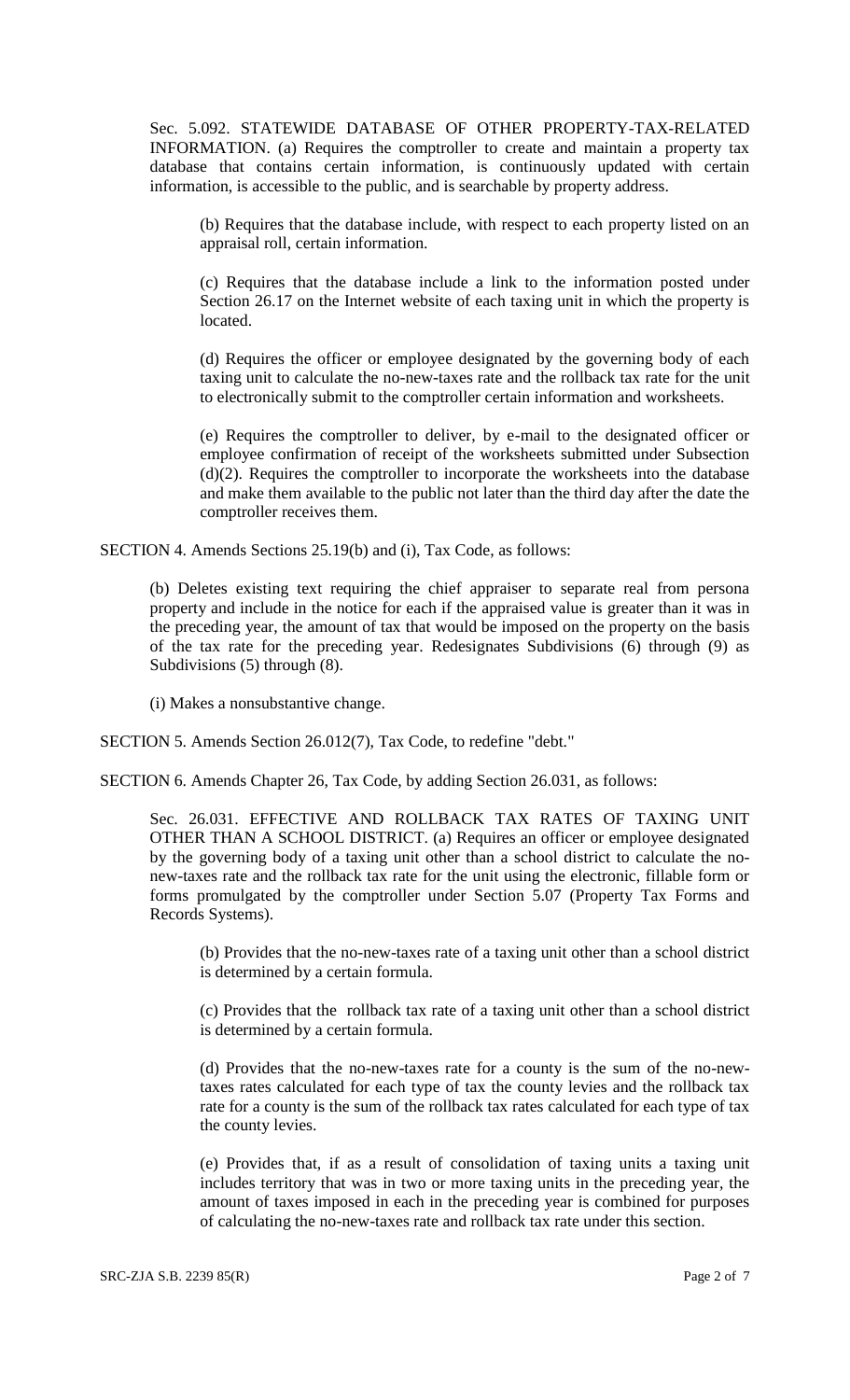(f) Defines "actual collection rate," "adjustment for additional sales tax," "adjustment for criminal justice mandate," "adjustment for indigent health care," "average collection rate," "current year total taxable value," "current year taxable value of homesteads subject to tax limitation," "current year taxable value of new improvements," "current year taxable value of property annexed," "current year debt rate," "current year total taxable value for rollback calculation," "no-newtaxes maintenance & operations rate," "prior year total taxable value," "prior year taxable value in excess of new special appraisal," "prior year taxable value of homesteads subject to tax limitation," "prior year taxable value of newly-exempt real property," "prior year taxable value of property de-annexed," "tax levy, adjusted for lost value," and "taxable value, adjusted for new value," notwithstanding Section 26.012 (Definitions).

SECTION 7. Amends the heading to section 26.04, Tax Code, to read as follows:

Sec. 26.04. SUBMISSION OF ROLL TO GOVERNING BODY; EFFECTIVE AND ROLLBACK TAX RATES OF A SCHOOL DISTRICT.

SECTION 8. Amends Section 26.04, Tax Code, by amending Subsections (c), (f) and (g) and by adding Subsections  $(d-1)$ ,  $(d-2)$ ,  $(d-3)$ ,  $(d-4)$ , and  $(e-2)$ , as follows:

(c) Requires an officer or employee designated by the governing body of a school district, rather than an officer or employee designated by the governing body, to calculate the effective tax rate and the rollback tax rate for the unit.

(d-1) Requires the designated officer or employee to use the worksheet forms prescribed by the comptroller under Section 5.07(f) in calculating the no-new-taxes rate and the rollback tax rate.

(d-2) Requires the designated officer or employee to submit the worksheets to certain individuals.

(d-3) Prohibits the designated officer or employee from submitting the no-new-taxes rate and the rollback tax rate to the governing body of the taxing unit and prohibits the governing body of the unit from adopting a tax rate until certain documents are submitted.

(d-4) Requires the comptroller to adopt rules governing the form of the certifications required by Subsection (d-3) and the manner in which they are required to be submitted.

(e-2) Requires the assessor of each county to, by August 7 or as soon thereafter as practicable, deliver by regular mail or e-mail to each owner of property in the county, and post in a conspicuous place on the home page of the Internet website of the assessor, a notice that the estimated amount of taxes to be imposed on the owner's property by each taxing unit in which the property is located may be found in the property tax database maintained by the comptroller under Section 5.092. Requires that the notice include certain information.

(f) Provides that, if as a result of consolidation of school districts a school district includes territory that was in two or more school districts in the preceding year, the amount of taxes imposed in each in the preceding year is combined for purposes of calculating the no-new-taxes rate and rollback tax rate under this section.

(g) Provides that a person who owns taxable property is entitled to a certain injunction if the assessor or designated officer or employee of the unit, as applicable, has not complied with the computation or publication requirements of this section or Section 5.092(d), rather than of this section and the failure to comply was not in good faith.

SECTION 9. Amends the heading to Section 26.041, Tax Code, to read as follows: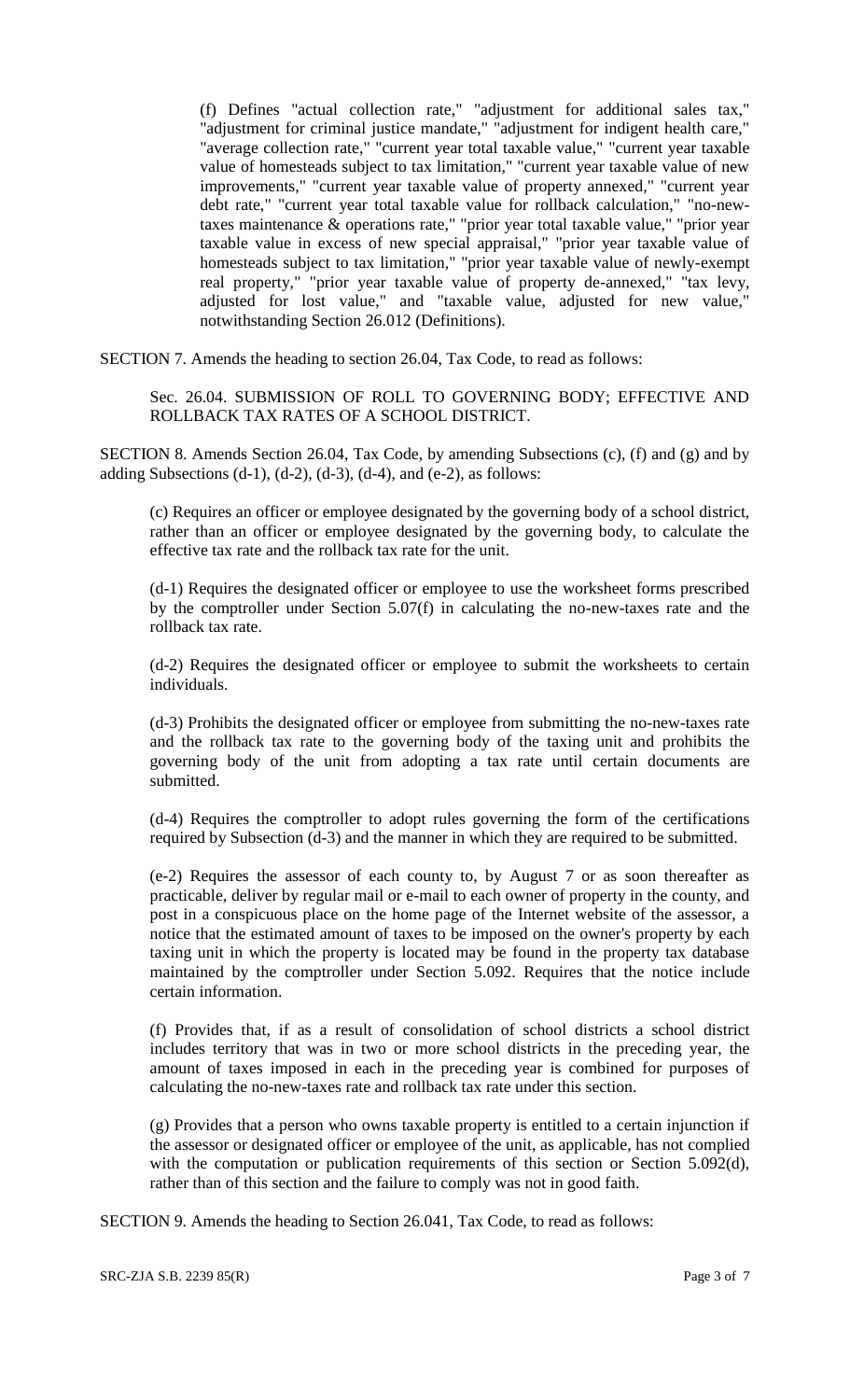Sec. 26.041. CALCULATION OF ADDITIONAL SALES AND USE TAX REVENUE.

SECTION 10. Amends Sections 26.041(d), (f), (g), (h), (i), and (j), Tax Code, as follows:

(a) Redesignates existing Subsection (d) as Subsection (a). Provides that the amount of additional sales and use tax revenue for the current tax year for purposes of the calculation under Section 26.031(c) is the sales and use tax revenue for the last preceding four quarters for which the information is available, rather than requires the designated officer or employee to, in order to determine the amount of additional sales and use tax revenue for purposes of this section, use the sales and use tax revenue for the last preceding four quarters for which the information is available as the basis for projecting the additional sales and use tax revenue for the current tax year.

(b) Redesignates existing Subsection (f) as Subsection (b). Makes a nonsubstantive change.

(c) Redesignates existing Subsection (g) as Subsection (c). Requires the amount of additional sales and use tax revenue calculated under this section, in the first year in which an additional sales and use tax is increased, to include the revenue projected to be generated as a result of the increase in the additional sales and use tax rate. Deletes existing text providing that the effective tax rate for the unit is the effective tax rate before the increase minus a number the numerator of which is the revenue generated as a result of the increase in the additional sales and use tax, as determined under this subsection, and the denominator of which is the current total value minus the new property values.

(d) Redesignates existing Subsection (h) as Subsection (d). Prohibits the amount of additional sales and use tax revenue calculated under this section from including the revenue projected to be lost as a result of the decrease in the additional sales and use tax rate, rather than provides that the effective tax rate for the unit is the effective tax rate before the decrease plus a number the numerator of which is the revenue lost as a result of the decrease in the additional sales and use tax, as determined under this subsection, and the denominator of which is the current total value minus the new property value, in the first year in which an additional sales and use tax is decreased.

(f) and (g) Redesignates existing Subsection (i) as Subsection (f) and redesignates Subsection (j) as Subsection (g). Makes no further changes to these subsections.

SECTION 11. Amends the heading to Section 26.044, Tax Code, to read as follows:

Sec. 26.044. ROLLBACK TAX RATE TO PAY FOR STATE CRIMINAL JUSTICE MANDATE.

SECTION 12. Amends Sections 26.044(a) through (c), Tax Code, as follows:

(a) Provides that the adjustment for criminal justice mandate under Section 26.031(c) is the state criminal justice mandate, divided by the current year total taxable value for rollback calculation, rather than effective maintenance and operation rate for the county is increased by the rate calculated according to a certain formula, in the second and subsequent years that a county adopts a tax rate, the first time that a county adopts a tax rate after September 1, 1991, in which the state criminal justice mandate applies to the county.

(b) Provides that the adjustment for criminal justice mandate under Section 26.031(c) is the current year's state criminal justice mandate, minus the prior year's state criminal justice mandate, divided by the current year total taxable value for rollback calculation, rather than effective maintenance and operation rate for the county is increased by the rate calculated according to a certain formula, in the second and subsequent years that a county adopts a tax rate, if the amount spent by the county for the state criminal justice mandate increased over the previous year.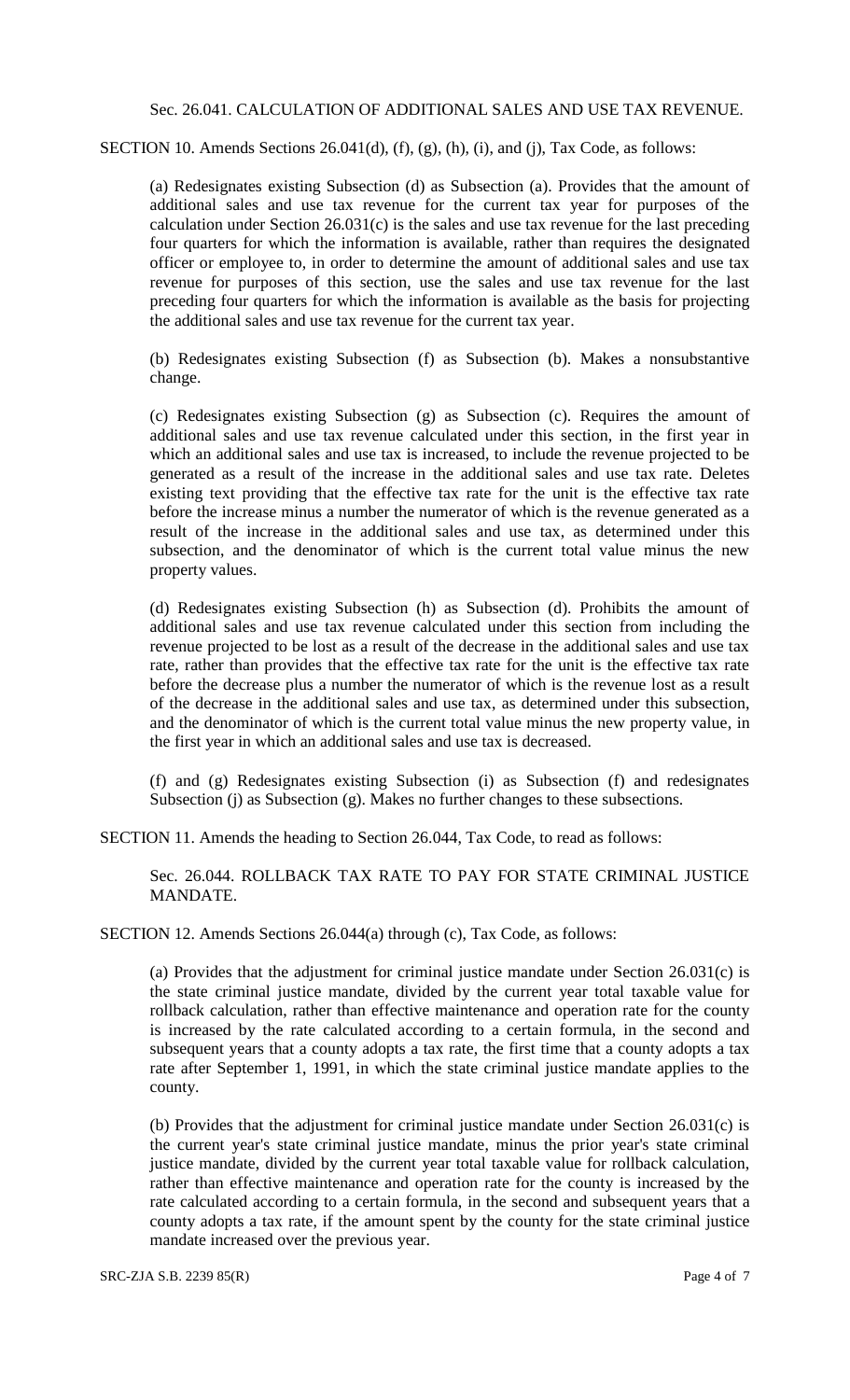(c) Requires the county to include a notice of the increase in the rollback tax rate as a result of the adjustment for criminal justice mandate, rather than a notice of the increase in the effective maintenance and operation rate provided by this section, including a certain description and amount.

SECTION 13. Amends the heading to Section 26.0441, Tax Code, to read as follows:

### Sec. 26.0441. ROLLBACK RATE ADJUSTMENT FOR INDIGENT HEALTH CARE.

SECTION 14. Amends Sections 26.0441(a) to (c), Tax Code, as follows:

(a) Provides that the adjustment for indigent health care under Section 26.031(c) is enhanced indigent health care expenditures, divided by the current year total taxable value for rollback calculation, rather than the effective maintenance and operations rate for the taxing unit is increased by the rate computed according to a certain formula, in a certain year and in which certain standards apply to the taxing unit.

(b) Provides that the adjustment for indigent health care under Section 26.031(c) is the current year's enhanced indigent health care expenditures minus the prior year's enhanced indigent health care expenditures, divided by the current year total taxable value for rollback calculation, rather than effective maintenance and operations rate for the taxing unit is increased by the rate computed according to a certain formula, in each subsequent tax year if a certain condition is met.

(c) Requires the taxing unit to include a notice of the increase in its rollback tax rate as a result of the adjustment for indigent health care, rather than a notice of the increase in its effective maintenance and operations rate provided by this section, including a certain description and amount.

SECTION 15. Amends Section 26.05, Tax Code, by adding Subsections (a-1), (d-1), (d-2), and (e-1), as follows:

(a-1) Requires that the amount needed to fund maintenance and operation expenditures, if the amount of additional sales and use tax revenue for a taxing unit calculated under Section 26.041 (Tax Rate of Unit Imposing Additional Sales and Use Tax) exceeds the amount published under Section 26.04(e)(3)(C) (relating to the total of certain amounts), then for purposes of determining the rate under Subsection (a)(2) (relating to the rate that, if applied to the total taxable value, will impose the amount of taxes needed to fund maintenance and operation expenditures of the unit for the next year), be reduced by the amount by which additional sales and use tax revenue calculated under Section 26.041 exceeds the amount published under Section 26.04(e)(3)(C).

(d-1) Prohibits the governing body of a taxing unit from holding a public hearing on a proposed tax rate or a public meeting to adopt a tax rate until the 14th day after the date the officer or employee designated by the governing body of the unit to calculate the nonew-taxes rate and the rollback tax rate for the unit electronically submits to the comptroller the information described by Section 5.092(d).

(d-2) Prohibits the governing body of a taxing unit other than a school district from adopting a tax rate until certain requirements are met, notwithstanding Subsection (a) (relating to the governing body of each taxing unit notifying the assessor for the unit of the rate adopted).

(e-1) Prohibits the governing body of a taxing unit that imposes an additional sales and use tax from adopting a tax rate until the chief financial officer or the auditor for the unit submits to the governing body of the unit a written certification that the amount of additional sales and use tax revenue that will be used to pay debt service has been deducted from the total amount published under Section 26.04(e)(3)(C) as required by Subsection  $(a)(1)$  (relating to the rate that will impose a certain total amount) of this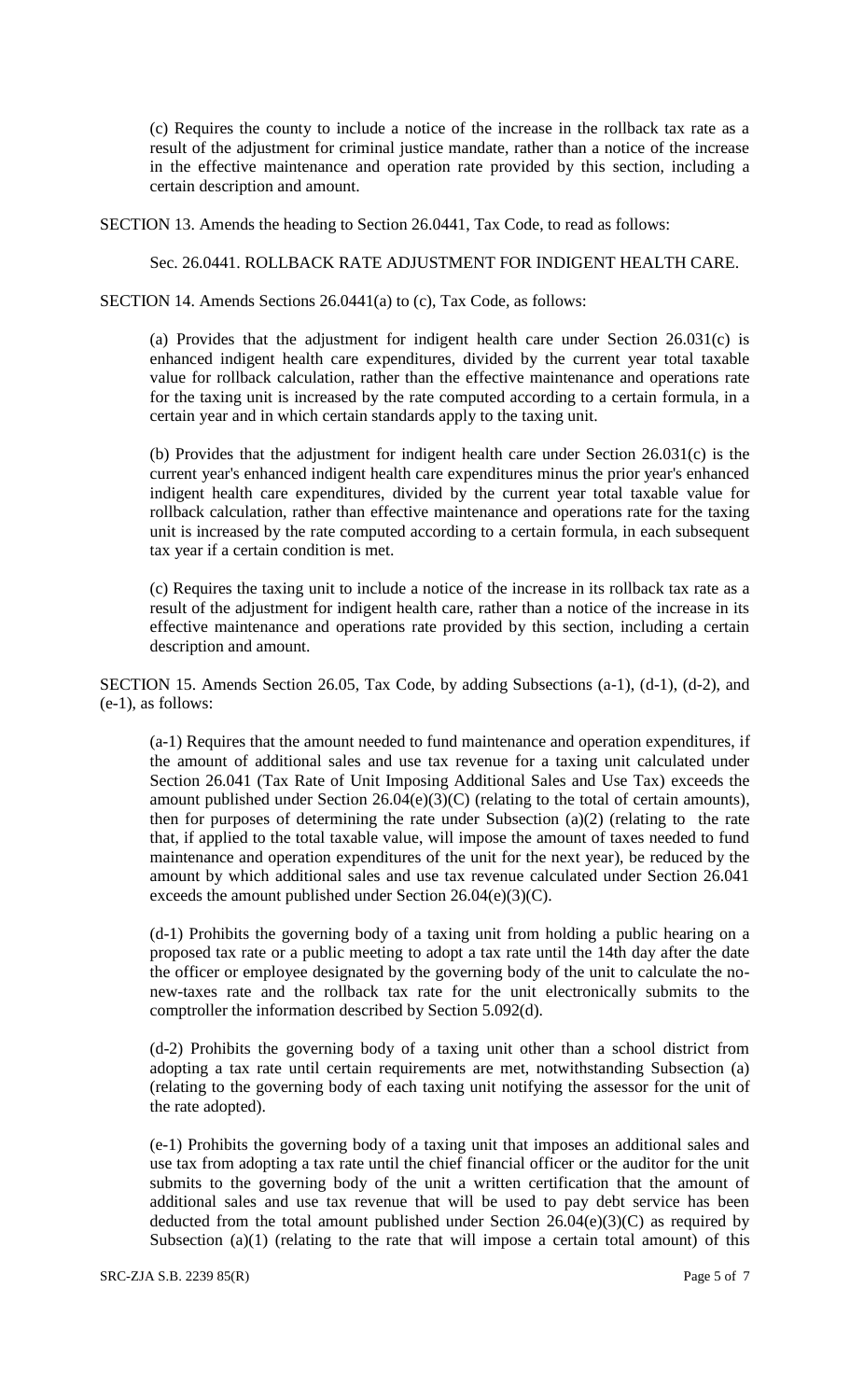section and that any additional sales and use tax revenue in excess of the total amount published under Section 26.04(e)(3)(C) has been deducted from the amount needed to fund maintenance and operation expenditures as required by Subsection (a-1) of this section. Requires the comptroller to adopt rules governing the form of the certification required by this subsection and the manner in which it is required to be submitted.

SECTION 16. Amends Section 26.065(b), Tax Code, to require the taxing unit to post notice of the public hearing on the Internet website owned, operated, or controlled by the unit, rather than requires the unit, if the taxing unit owns, operates, or controls an Internet website, to post notice of the public hearing on the website, continuously for at least seven days immediately before the public hearing on the proposed tax rate increase and at least seven days immediately before the date of the vote proposing the increase in the tax rate.

SECTION 17. Amends Chapter 26, Tax Code, by adding Section 26.17, as follows:

Sec. 26.17. POSTING OF TAX RATE AND BUDGET INFORMATION ON TAXING UNIT'S WEBSITE. Requires each taxing unit to maintain an Internet website. Requires each taxing unit to, in addition to posting any other information required by this title, post certain information on the Internet website maintained by the taxing unit in a format prescribed by the comptroller.

SECTION 18. (a) Requires the comptroller to, not later than September 1, 2019, rather than January 1, 2018, appoint the members of an advisory group to provide to the comptroller advice and assistance regarding the creation and operation of the property tax database required by Section 5.092, Tax Code, as added by this Act, and related matters. Provides that the advisory group is composed of 13 certain members.

(b) Provides that the advisory group is abolished and this section expires December 31, 2021.

SECTION 19. Requires the comptroller to comply with Sections 5.07(f) and 5.092, Tax Code, as added by this Act, not later than June 1, 2020.

SECTION 20. Repealer: Section 26.03 (Treatment of Captured Appraised Value and Tax Increment), Tax Code;

Repealer: Section 26.04(d) (relating to a formula for the effective tax rate for a county), Tax Code;

Repealer: Sections 26.041(a) (relating to a certain formula to calculate the effective tax rate and rollback tax rate), (b) (relating to a formula to calculate the rollback rate in a year in which an additional sales and use tax was imposed), (c) (relating to a formula to calculate the effective tax rate and rollback tax rate in a year when an additional sales and use tax stop being imposed), and (e) (relating to adding a certain amount to the effective and rollback tax rates), Tax Code;

Repealer: Section 26.045 (Rollback Relief for Pollution Control Requirements), Tax Code.

SECTION 21. (a) Provides that, except as provided by Subsections (b), (c), and (d) of this section, this Act takes effect January 1, 2018.

(b) Provides that Sections 5.091 and 26.065(b), Tax Code, as amended by this Act, Section 26.17, Tax Code, as added by this Act, and Section 18 of this Act, take effect September 1, 2017.

(c) Provides that Sections 5.07(f) and 5.092, Tax Code, as added by this Act, take effect September 1, 2019.